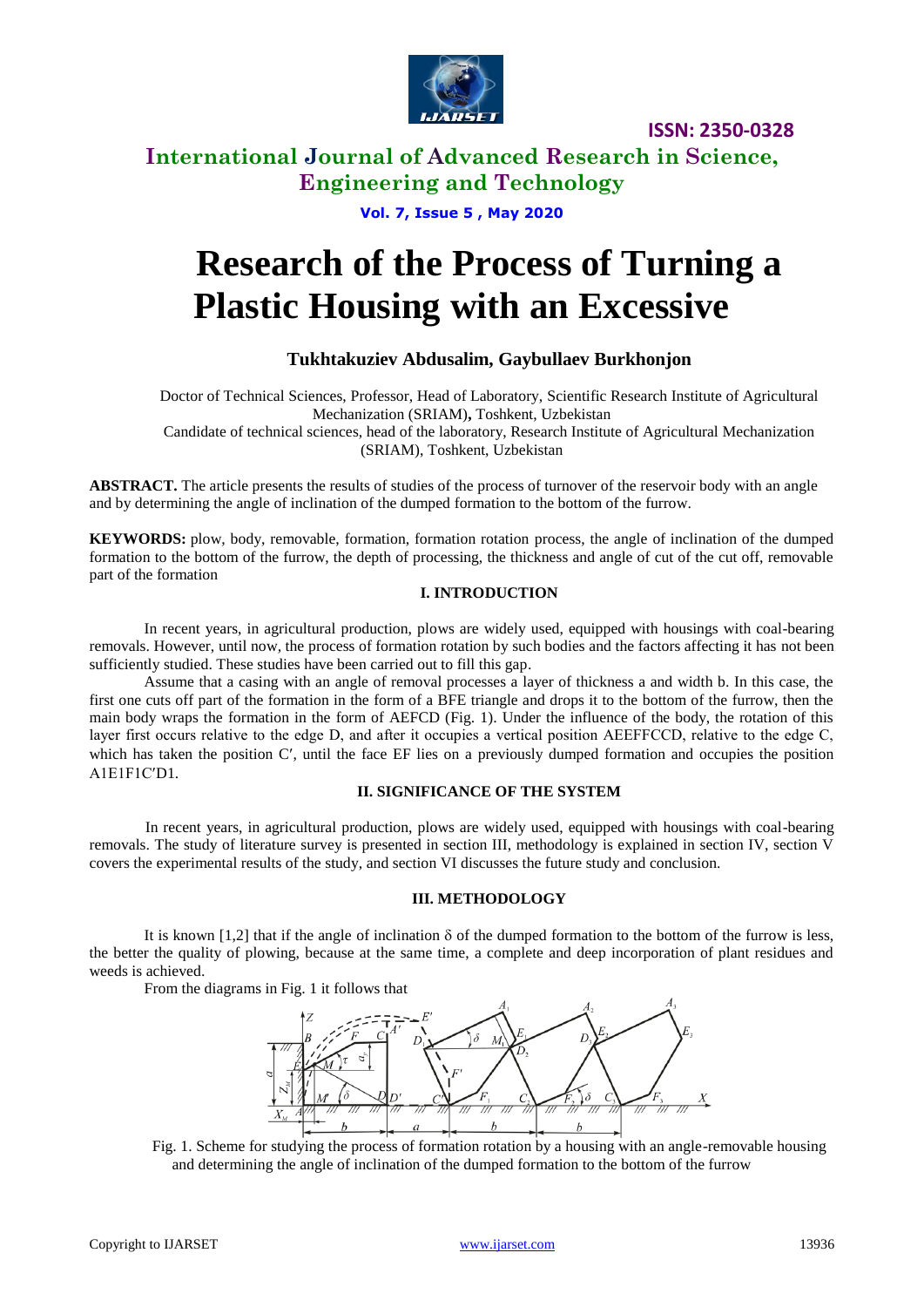

# **ISSN: 2350-0328**

# **International Journal of Advanced Research in Science, Engineering and Technology**

### **Vol. 7, Issue 5 , May 2020**

$$
\delta = \angle M_1 D_1 M_1 = \angle M D_1 M = \arctg \frac{Z_M}{b - X_M},
$$
 (1)

where XM, ZM are the coordinates of the intersection point (point M in Fig. 1) of a circle with radius b and center at point D and a straight line EF along the X and Z axis.

We determine the unknown values of XM and ZM in expression (1). For this, we compose the equations of a circle centered at point D and radius b and a straight line FE in the coordinate system XZ

$$
(X - b)^2 + Z^2 = b^2 \tag{2}
$$

and

$$
Xtg\tau = Z - (a - a_y) , \qquad (3)
$$

where ay, τ are, respectively, the thickness and cutting angle of the part of the formation cut off by the angle of removal.

Solving expressions (2) and (3) together, we determine the coordinates of point M along the X and Z axes

$$
X_M = \left( \left[ b - (a - a_y) t g \tau \right] - \sqrt{\left[ b - (a - a_y) t g \tau \right]^2 - (a - a_y)^2 (t g^2 \tau + 1)} \right) \times
$$

$$
\times \cos^2 \tau
$$
\n
$$
Z_M = \left( \left[ b - (a - a_y)tg\tau \right] - \sqrt{\left[ b - (a - a_y)tg\tau \right]^2 - (a - a_y)^2 (tg^2\tau + 1)} \right) \times
$$
\n
$$
(4)
$$

 $\times 0.5 \sin 2\tau + (a - a_y)$ . (5)

inclination to the bottom of the furrow of a dumped formation

Substituting the obtained values of XM and ZM in (1), we obtain the following expression for determining the angle of inclination to the bottom of the furrow of a dumped formation\n
$$
\delta = \arctg \left\{ \left[ \left[ b - (a - a_y)tg\tau \right] - \sqrt{\left[ b - (a - a_y)tg\tau \right]^2 - (a - a_y)^2 (tg^2\tau + 1)} \right] \times \right\}
$$
\n
$$
\times 0.5 \sin 2\tau + (a - a_y) \left\{ \because \left[ \left[ b - (a - a_y)tg\tau \right] - \left[ \left[ \left[ b - (a - a_y)tg\tau \right] \right] \right] \right\} \times \left\{ \left[ \left[ \left[ b - (a - a_y)tg\tau \right] \right] - \left[ \left[ \left[ \left[ b - (a - a_y)tg\tau \right] \right] \right] \right] \right\}
$$

$$
\int (\sqrt{b - (a - a_y)t g \tau})^2 (\sqrt{b - (a - a_y)t g \tau})^2 (t g^2 \tau + 1) \cos^2 \tau.
$$
 (6)

From this expression it follows that the angle of inclination to the bottom of the furrow of the formation dumped by the hull with the coal-bearing seam depends on its thickness a and width b, thickness ab and shear angle  $\tau$ of the part of the seam cut off.

It can be seen from the graphs in Fig. 2 that an increase in the thickness of the cut off coal-bearing part of the formation and a decrease in the angle of its cut leads to a decrease in the angle of inclination to the bottom of the furrow of the dumped formation, and therefore to an improvement in the quality of plowing.

#### **IV. EXPERIMENTAL RESULTS**

Assuming that the thickness and width of the treated formation are known in Fig. 2, graphs of the change in the angle of inclination to the bottom of the furrow of the dumped body with the coal-bearing seam are plotted depending on the thickness and shear angle of the part of the seam cut off by the coal-seam.